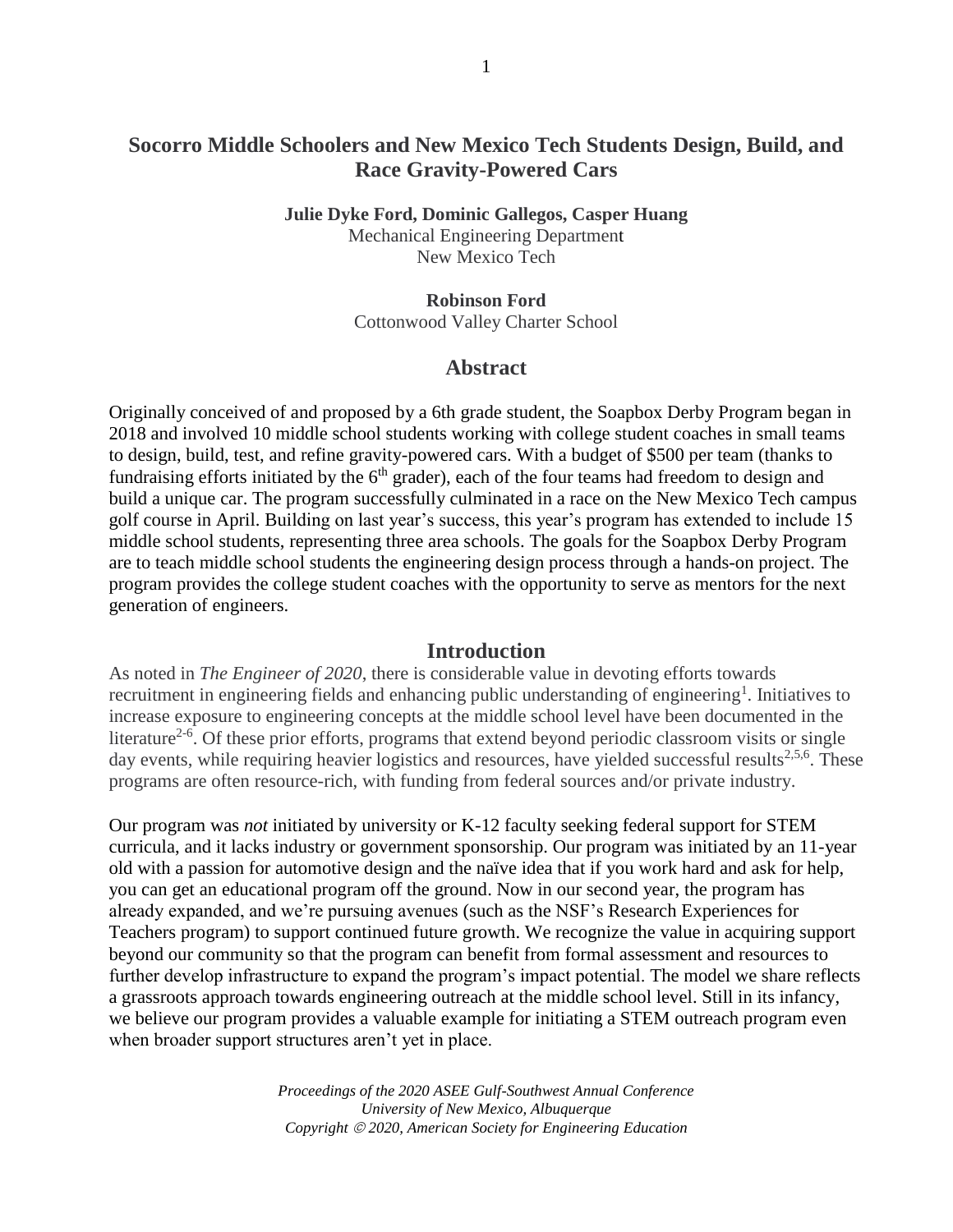**New Mexico Tech/Cottonwood Valley Charter School Soapbox Derby Program** In the summer of 2018, a rising 6th grade student at Cottonwood Valley Charter School (CVCS) in Socorro, NM sought permission from his principal to permit an afterschool club focused on building gravity-powered cars. In addition, this student presented to staff at New Mexico Tech (NMT) to share his vision. Once CVCS and NMT greenlighted the idea, junior and senior NMT Mechanical Engineering students were asked to volunteer as coaches. Spanning the course of an academic year, the Soapbox Derby Program offers a hands-on afterschool activity for middle school students to learn and apply early engineering concepts in the designing, building, testing, and refining of gravity-powered cars. Their efforts in this year-long program culminate in a Spring race on the NMT

In the future, the program will integrate more formal assessment to measure benefits for the participants. Through informal assessment via observation, the students involved have learned multiple valuable introductory engineering concepts. These concepts include working through the steps involved in the engineering design process, from initial brainstorming documented in their engineering notebooks to performing simple calculations, to being exposed to modeling software such as SolidWorks and Inventor. During the build phase, students gained hands-on skills of carefully measuring and using simple tools such as hammers, screwdrivers, and drills. Some of the teams were even trained to use more complex machinery such as belt-sanders, jig-saws, and miter saws as well as metal inert gas welding.

campus. A brief [video](https://www.youtube.com/watch?v=PXdcWPWQWKg) features footage and shows the cars and participants from the 2019 race.

In addition to the benefits this program offers for the middle school students, there are benefits for the college student mentors as well. Their own understanding and appreciation of the design process is reinforced as they guide others through it. The importance of an engineering notebook, making accurate measurements, providing clear information for ordering parts, and applying problemsolving skills towards inevitable challenges experienced throughout the process is magnified each week as they meet with their small team.

## **References**

- 1. National Academy of Engineering. *The Engineer of 2020: Visions of Engineering in the New Century*. 2015. National Academy Press.
- *2.* Seth, D. Carr, J., Wenger, A., McNair, L., Tangorra, J. 2014, "College and Nonprofit Industry Partnership: Coupling Undergraduate Projects with K-12 Outreach Program to Enhance Engineering Education." Proceedings of the ASEE Annual Conference and Exposition, Indianapolis, IN., 2014.
- 3. Rose, A., and Miller, A. 2009, "A Collaborative Approach to Offering Summer Engineering Camps for Middle School Students," Proceedings of the 39<sup>th</sup> ASEE/IEEE Frontiers in Education Conference, San Antonio, TX, Session T2H. 2009.
- 4. Leonard, K., and Blevins, E., 2008."Gearing Up for Transportation Engineering: A Summer Institute for Under-Represented Middle School Students," Proceedings of the 38th ASEE/IEEE Education Conference, Saratoga Springs, NY, 2008.
- 5. Matkins, J., McLaughlin, J., Brown, E., Hardinge, G., West, N., Stiegler, R., Jenne, K., 2008. "Evaluating a Comprehensive Middle School Outreach Program- The results." Proceedings of the ASEE Annual Conference, Pittsburgh, PA., 2008.
- 6. Coulter, J., Nied, H., Smith, C., Angstadt, D., Cirucci, L., Santoro,J., 2003. "Involving Middle School Students in Customer Focused Undergraduate Manufacturing Education," Proceedings of the ASEE *Annual Conference, Nashville, TN.,* 2003.

*Proceedings of the 2020 ASEE Gulf-Southwest Annual Conference University of New Mexico, Albuquerque Copyright 2020, American Society for Engineering Education*